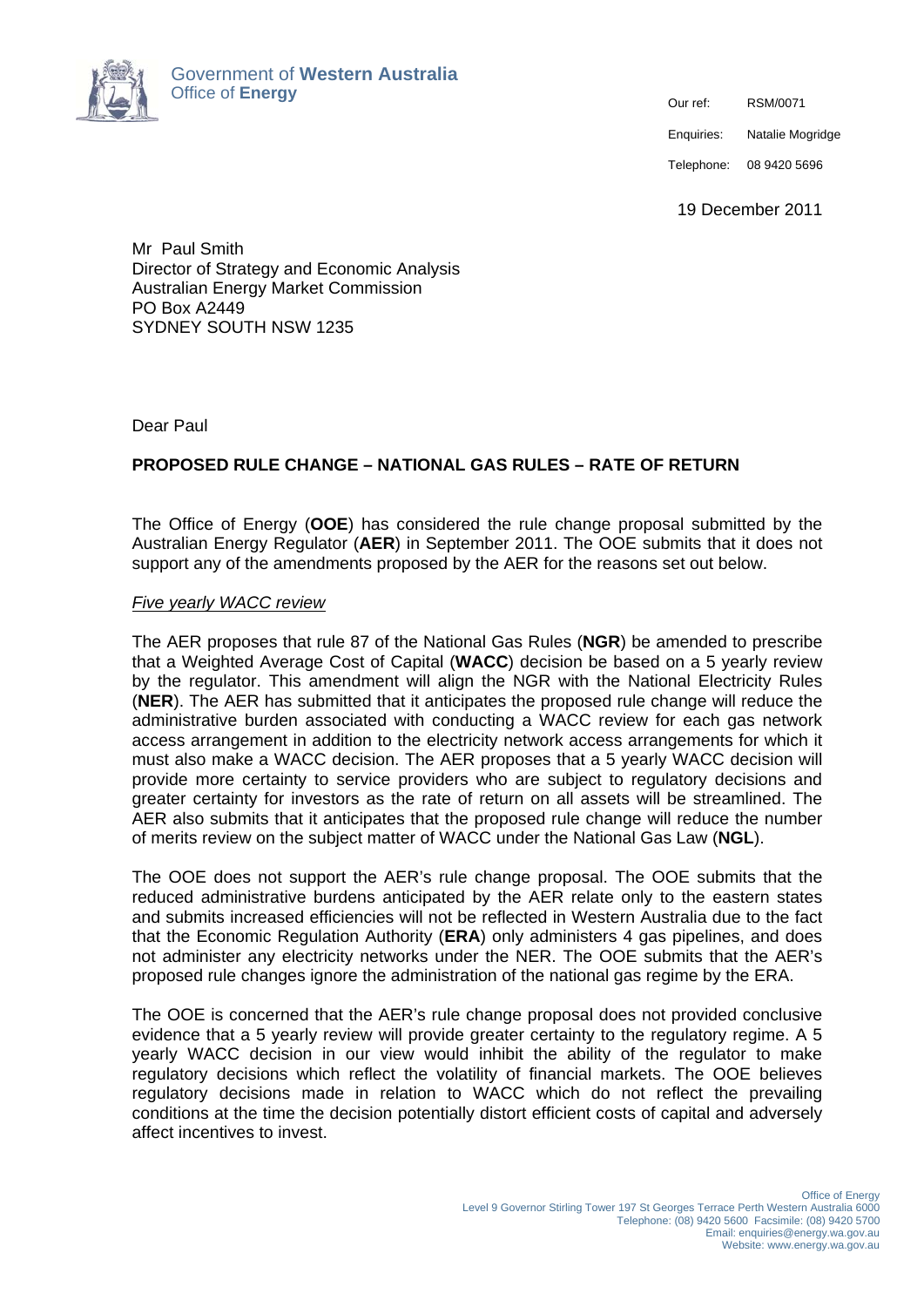The OOE notes that the provisions governing rate of return in the National Third Party Access Code for Natural Gas Pipeline Systems (the predecessor to the NGR) were intentionally left unchanged when the regulatory framework was transferred to the NGR in 2008. This was done to ensure the regime was not unnecessarily restrictive. The OOE is of the view that even though the WACC provisions have been the subject of many merits review applications under the NGL, this should not be construed to mean that the provisions are flawed but that litigation is the result of service provider's establishing the limitations of discretionary powers of the regulator under the new access regime.

## *Post-tax nominal WACC*

The AER has proposed the NGR be amended to prescribe a nominal post tax framework for determining the rate of return. This is a departure from the current position where a service provider is able to submit an access arrangement under any recognised taxation framework.

The AER has justified its proposed amendment on the basis that a nominal post tax framework has been consistently applied by the AER as the preferred approach in gas regulatory decisions. The AER is of the view that a streamlined access arrangement review process will provide certainty for stakeholders and reduce the regulatory burden of converting pre-tax to post tax frameworks and thus eliminating the potential for overcompensation during the conversion process.

The OOE submits that codification of a nominal post-tax framework restricts regulators and service providers unnecessarily. The OOE submits that both pre-tax and post-tax frameworks produce equivalent outcomes (provided the effective company tax rate is accurately calculated) and therefore the only benefit from such an amendment would be to reduce the AER's administration of regulatory decisions. The OOE does not consider decreasing the administrative burden of the AER as a legitimate reason to amend the NGR.

The OOE submits that the ERA has not developed the same consistency as the AER in assessing gas access arrangements on a nominal post-tax model. To implement the preference of the AER into the national gas regime matter would disregard the ERA's role as an independent regulator in Western Australia.

## *Codification of CAPM*

The CAPM model is currently prescribed by the NGR as an example of a 'well accepted model' to use when determining the cost of equity.

The AER has proposed that the CAPM model be prescribed as the only model to be used to calculate the cost of equity. The AER has justified its proposal on the basis that the CAPM model is robust and has been applied by the AER in all of their gas determinations to date.

The OOE holds a strong view that there would be no benefit from amending the NGR in relation to CAPM as proposed by the AER. The OOE is of the view that the NGR works well in its current form and that codification of the CAPM model is restrictive and could potentially result in further amendments in the future should the CAPM model fall out of favour as the preferred method to calculate the cost of equity.